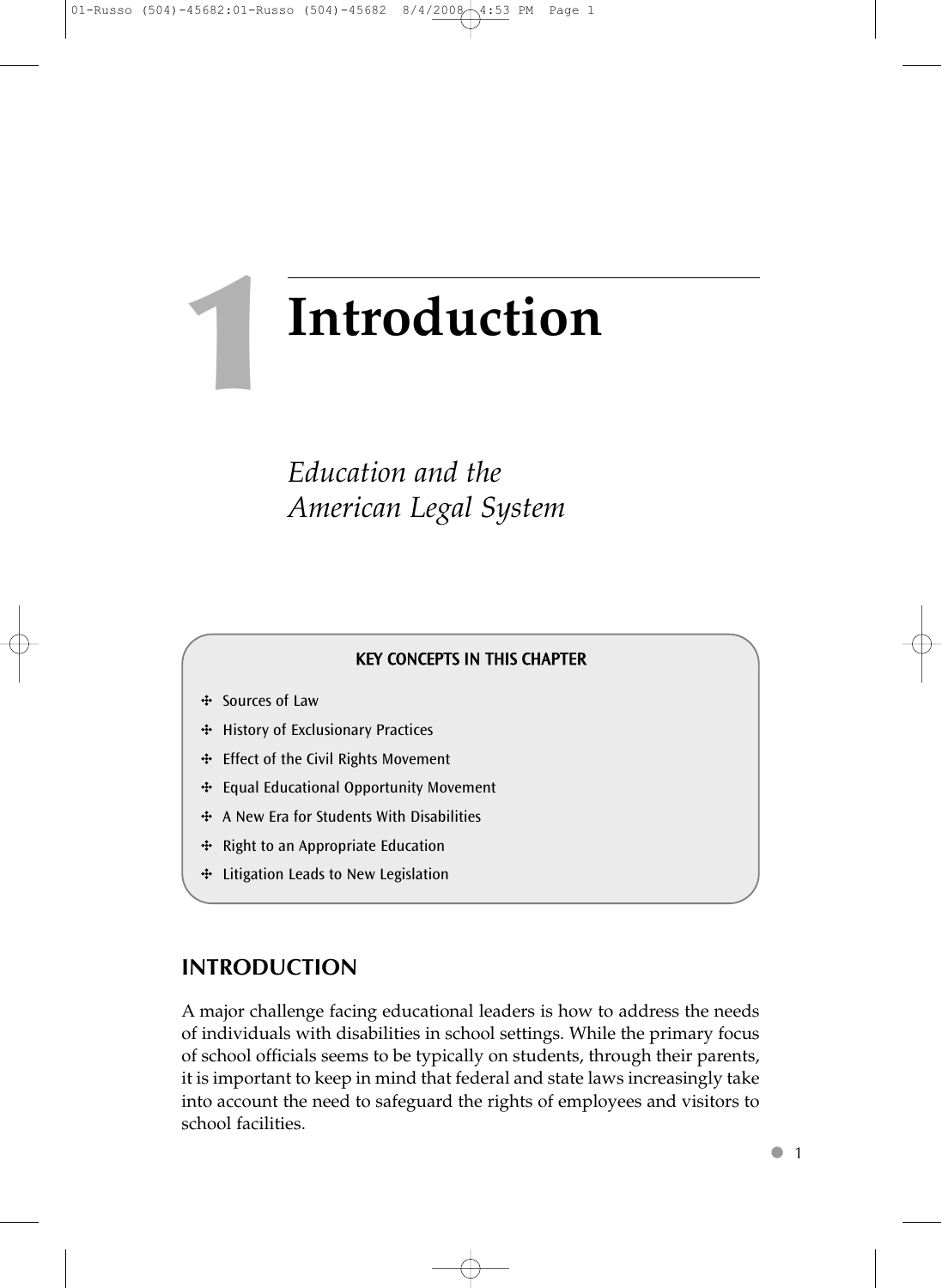Students with special needs and their families are covered by the Individuals with Disabilities Education Act (IDEA, 2005), the Americans With Disabilities Act (ADA, 1990), various state laws, and Section 504 of the Rehabilitation Act of 1973 (Section 504, 2005). However, the primary focus of this book is on Section 504 and the ADA, which together with state laws also protect school staff and visitors with disabilities.

As discussed later in this chapter, school officials were not always concerned with the educational needs of students with disabilities. The

School officials were not always concerned with the educational needs of students with disabilities. current focus on the needs of students with disabilities stands in stark contrast to much of American history. Until well into the nineteenth century, most schools in the United States did little or nothing to look after the

educational needs of children with special needs. Special schools and classes began to emerge for children who were visually and hearing impaired as well as for those with physical disabilities during the latter half of the nineteenth century; children who had cognitive deficits, emotional problems, or serious physical disabilities were still largely ignored at that time. During this same time, virtually nothing was done to address the needs of school employees or visitors who had disabilities.

During the late nineteenth and early twentieth centuries, educational reformers developed classes for students who were mentally retarded. Even so, since these programs were segregated, they typically offered little for children with physical disabilities and frequently were taught by personnel who were insufficiently prepared for their jobs. At the same time, federal laws, most notably an earlier iteration of Section 504, began to protect the rights of workers with disabilities who needed vocational rehabilitation and preparation.

Much of the progress that occurred in the early part of the century came grinding to a halt with the onset of the Great Depression. Fortunately, during the latter half, or more precisely, the final third, of the twentieth century, American educational leaders, lawmakers, and others recognized the need to meet the educational concerns of students with disabilities (Scotch, 2001).

When educators and parents think of children with special needs, their thoughts undoubtedly focus on the IDEA, a far-reaching statute that provides a plethora of substantive and procedural safeguards to eligible students and their parents. However, as indicated briefly above, the IDEA is but one of a variety of laws that are designed to protect the rights of individuals with disabilities. Of the other laws, as noted, Section 504 is perhaps the most significant, because it affects not only students and their parents, but also staff, visitors, and anyone else who may have occasion to visit schools. Based on the impact that Section 504 has had on schooling, this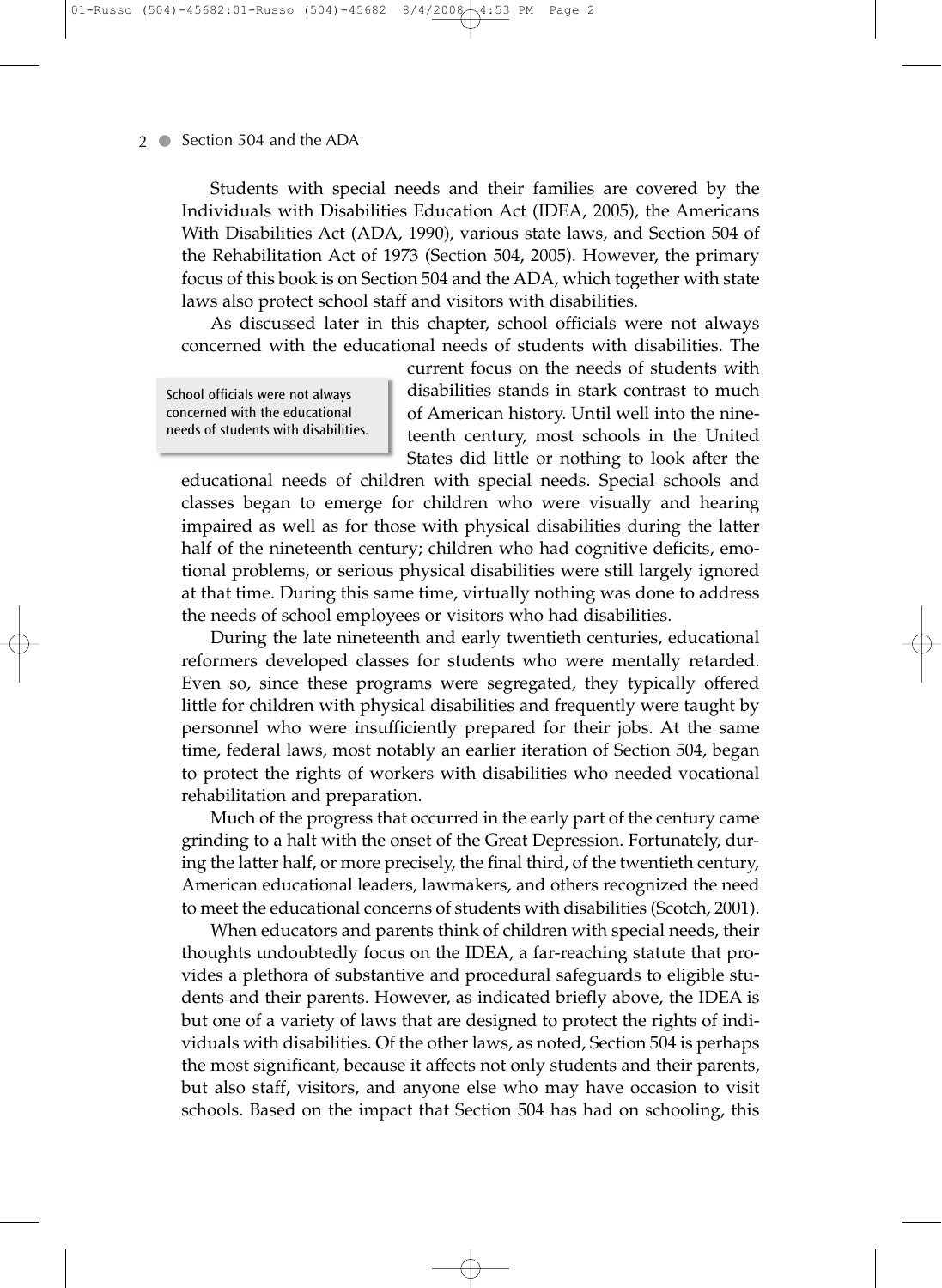book focuses on how it has impacted American education. At the same time, insofar as the key provisions in the ADA are identical to those in Section 504, the book uses cases litigated under the ADA in discussing how these two laws operate.

In light of the framework of statutes, regulations, cases, and other sources of law that protect the rights of students with disabilities, the first of the two sections in this chapter presents a brief overview of the American legal system by discussing the sources of law. Even though some might perceive this material as overly legal, this section is designed to help readers who may be unfamiliar with the general principles of education law so that they may better understand both the following chapters and the legal system within which they operate. The second section examines the history of the movement to obtain equal educational opportunity rights for students with disabilities, highlighting key cases that shaped the development of Section 504, since developments with regard to the needs of children ultimately impacted on the rights of adults, whether employees or visitors, in school settings. The chapter rounds out with recommendations for educational leaders and their governing bodies whether in K–12 or higher education.

## **SOURCES OF LAW**

#### **Constitutions**

Simply put, the U.S. Constitution is the supreme law of the land. As the primary source of American law, the Constitution provides the framework

within which the entire legal system operates. To this end, all actions taken by the federal and state governments, including state constitutions (which are supreme within their states as long as they do not contradict or limit rights protected under their federal

As the primary source of American law, the Constitution provides the framework within which the entire legal system operates.

counterpart), statutes, regulations, and common law, are subject to the Constitution as interpreted by the U.S. Supreme Court.

As important as education is, it is not mentioned in the federal Constitution. In fact, the earliest federal enactment mentioning education was Article 3 of the Northwest Ordinance of 1787, which declared that "schools and the means of education shall forever be encouraged" (Baron, 1994, p. 86). Pursuant to the Tenth Amendment, according to which "the powers not delegated to the United States by the Constitution, nor prohibited by it to the States, are reserved to the States respectively, or to the people," education is primarily the concern of individual states.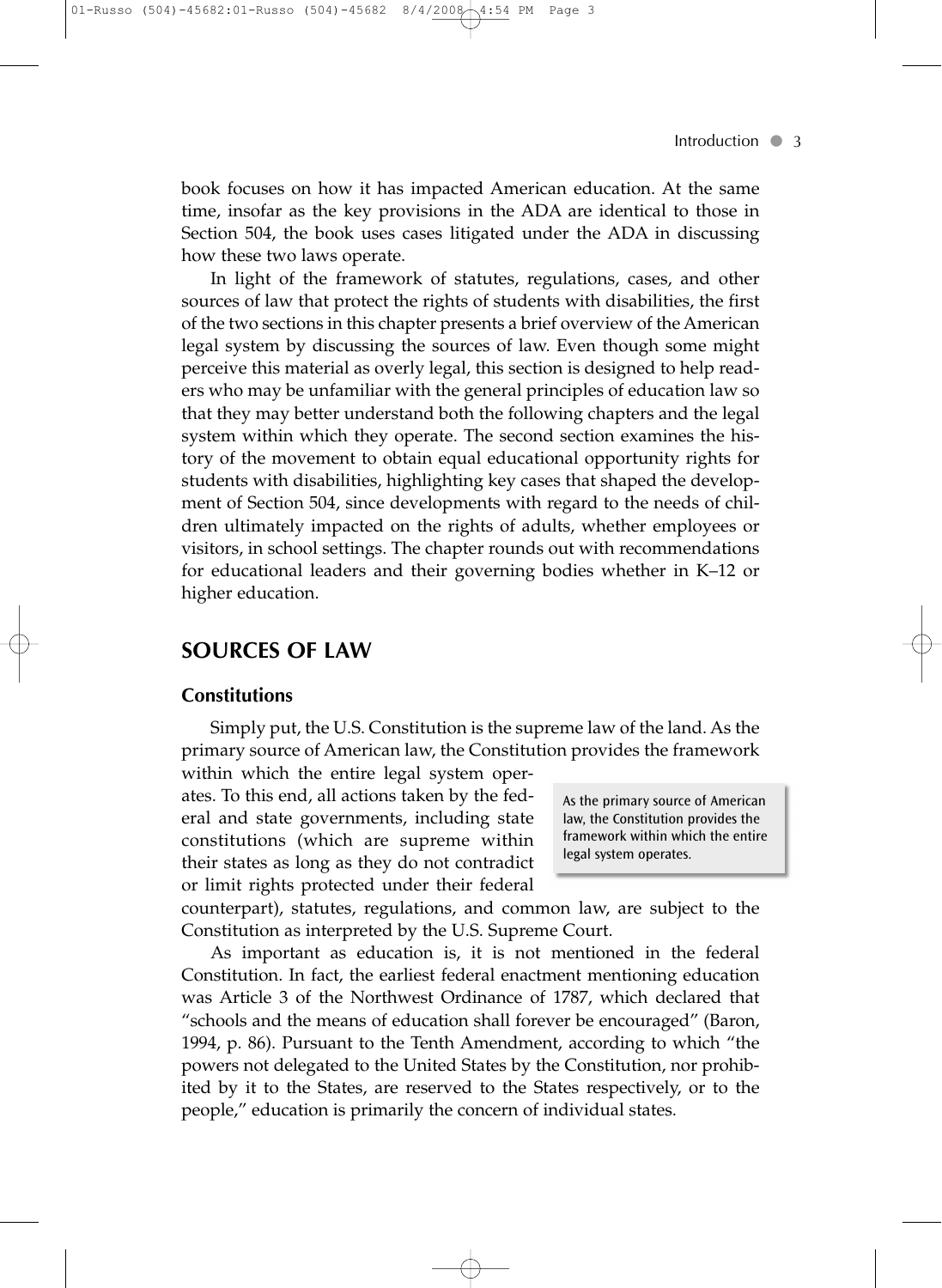The lack of a direct mention of education in the Constitution notwithstanding, the federal government can intervene in disputes that arise under state law, as in *Brown v. Board of Education* (*Brown,* 1954), if state action denies individuals the rights protected under the Constitution. By way of illustration, in *Brown,* the Supreme Court struck down statesanctioned racial segregation, because it violated the students' rights to equal protection under the Fourteenth Amendment by denying them equal educational opportunities. In other words, the Justices were able to intervene in what was essentially a dispute under state law, because once states create and open public schools, then the Fourteenth Amendment requires that they be made available to all on an equal basis.

In addition to delineating the rights and responsibilities of Americans, the Constitution creates three coequal branches of government that exist on both the federal and state levels. The legislative, executive, and judicial branches of government, in turn, give rise to the three other sources of law.

#### **Statutes and Regulations**

The legislative branch "makes the law." Put another way, once a bill completes the legislative process, it is signed into law by a chief executive, who has the authority to enforce the new statute. Federal statutes are located in the United States Code (U.S.C.) or the United States Code Annotated (U.S.C.A.), a version that is particularly useful for attorneys and other individuals who work with the law, because it provides brief summaries of cases that have interpreted these statutes. State laws are identified by a variety of titles.

Keeping in mind that a statute provides broad directives, the executive branch "enforces" the law by providing details in the form of regulations. For example, a typical compulsory attendance law requires that "except as provided in this section, the parent of a child of compulsory school age shall cause such child to attend a school in the school district in which the child is entitled to attend school" (Ohio Revised Code, § 3321.03 (2001)). Insofar as statutes are typically silent on such matters as curricular content and the length of the school day, these elements are addressed by regulations that are developed by personnel at administrative agencies who are well versed in their areas of expertise. In light of the extent of such regulations, it is safe to say that the professional lives of educators, especially in public schools, are more directly influenced by regulations than by statutes. Federal regulations are located in the Code of Federal Regulations (C.F.R.). State regulations are identified by a variety of titles.

From time to time the U.S. Department of Education, and particularly its Office of Special Education Programs, issues policy letters, typically in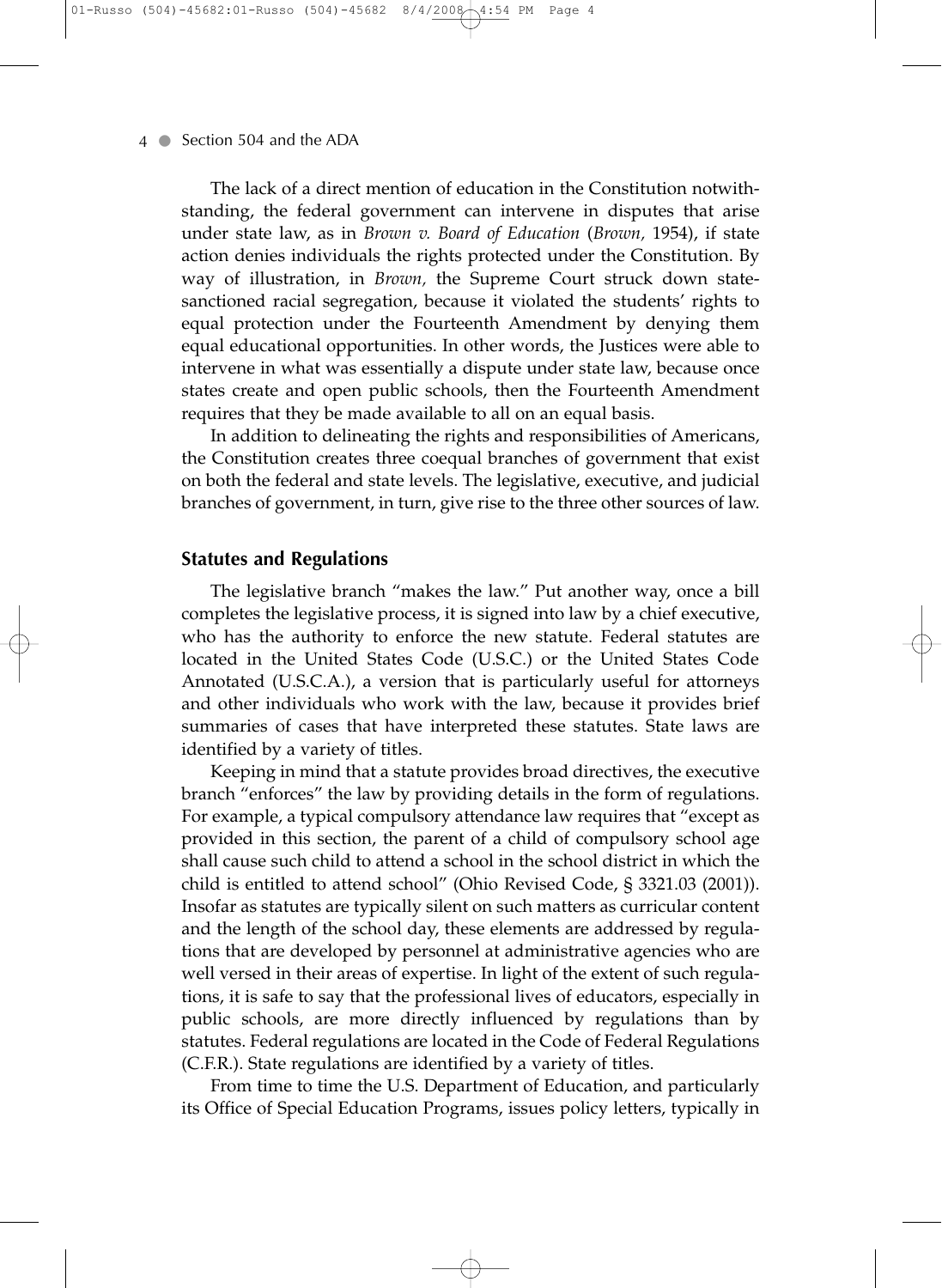response to inquiries from state or local educational officials, to either clarify a regulation or interpret what is required by federal law (Zirkel, 2003). These letters are generally published in the *Federal Register* and are often reproduced by loose-leaf law-reporting services.

#### **Common Law**

The fourth and final source of law is judge-made or common law. Common law refers to judicial interpretations of issues, as judges "interpret the law" by examining issues that may have been overlooked in the legislative or regulatory process or that may not have been anticipated when statutes were enacted. In the landmark case of *Marbury v. Madison* (1803), the Supreme Court asserted its authority to review the actions of other branches of American government. Although there is an occasional tension between the three branches of government; the legislative and executive branches generally defer to judicial interpretations of their actions.

Common law is rooted in the concept of precedent, the proposition that a majority ruling of the highest court in a given jurisdiction, or geographic area over which a court has authority, is binding on all lower courts within its jurisdiction. In other words, a ruling of the U.S. Supreme Court is binding throughout the nation, while a decision of a state supreme court is binding only in a given jurisdiction. Persuasive precedent, a ruling from another jurisdiction, is actually not precedent at all. That is, as a court in Massachusetts seeks to resolve a novel legal issue, the judge would typically review precedent from other jurisdictions to determine whether it has been addressed elsewhere. However, since another court is not bound to follow precedent from a different jurisdiction, it remains only persuasive in nature.

#### **Court Systems**

The federal courts and most state judicial systems have three levels: trial courts, intermediate appellate courts, and courts of last resort. In federal court, trial courts are known as federal district courts; state trial courts employ a variety of names. Each state has at least one federal district court, and some densely populated states, such as California and New York, have as many as four. Federal intermediate appellate courts are known as circuit courts of appeal; as discussed below, there are 13 circuit courts. State intermediate appellate courts employ a variety of names. The highest court of the land is the U.S. Supreme Court. While most states refer to their high courts as supreme courts, here, too, a variety of titles are in use.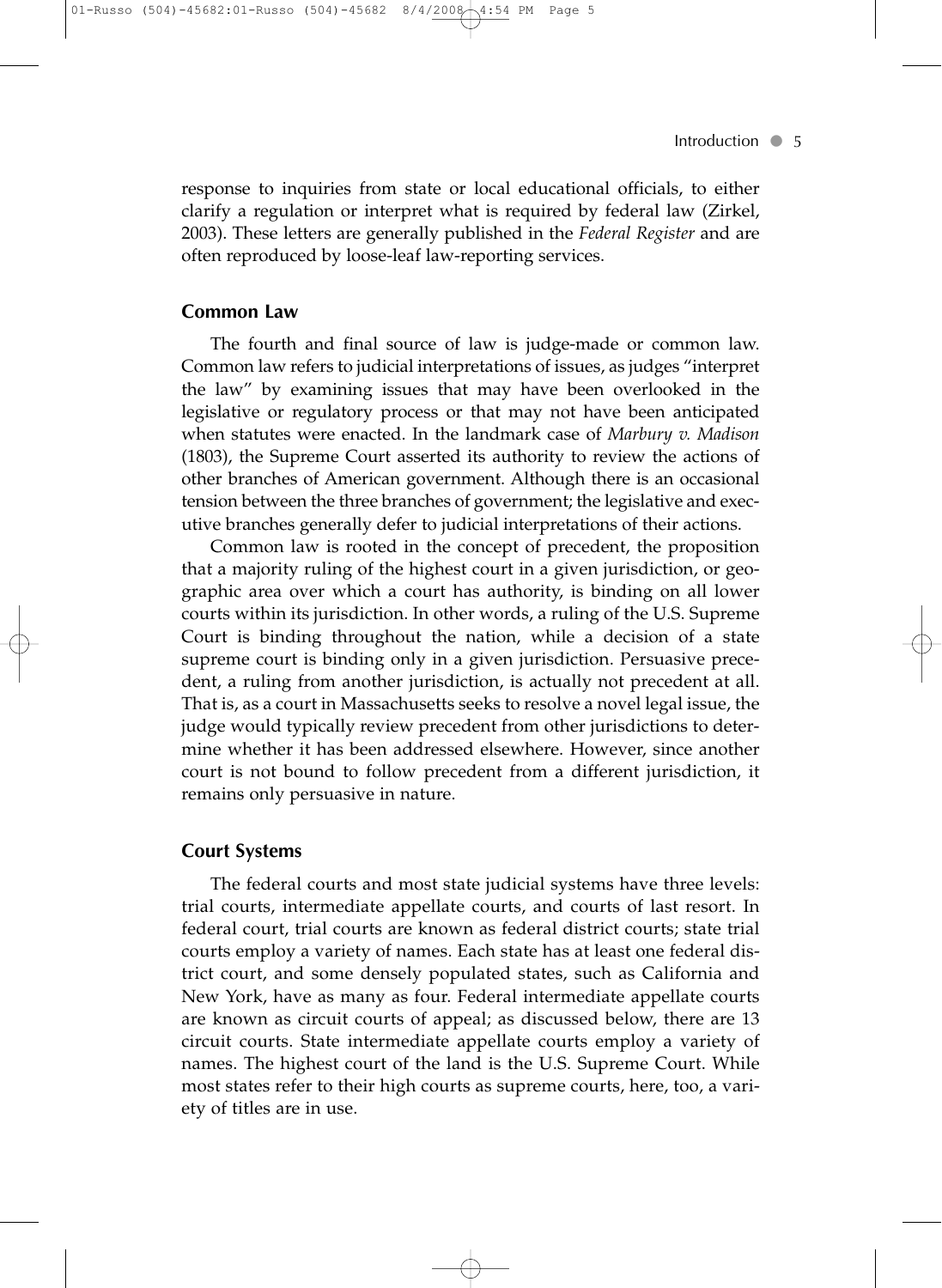Trial courts typically involve one judge and a jury. The role of the judge, as trier of law, is to apply the law by resolving such issues as the admissibility of evidence and proper instructions for juries on how to apply the law in the disputes under consideration. Federal judges, at all levels, are appointed for life based on the advice and consent of the U.S. Senate. State courts vary, as judges are appointed in some jurisdictions and elected by popular vote in others. Juries function as triers of fact, meaning that they must weigh the versions of events, decide what happened, and enter verdicts based on the evidence presented at trial. As the trier of fact in a special education suit, a jury (or, in a nonjury trial, the judge) reviews the record of administrative, or due process, hearings and additional evidence and hears the testimony of witnesses. In a distinction with a significant difference, parties who lose civil suits are *liable,* while those who are found to be at fault in criminal trials, a matter well beyond the scope of this book, are *guilty*.

Parenthetically, the vast majority of cases involving education are civil litigation. Civil litigation differs from criminal actions in three basic ways. Civil litigation involves private individuals who file claims either against one another or the state on civil matters such as the right to an education; the measure of damages is usually either legal (meaning monetary, to put individuals in the position that they would have been in) or equitable (hoping to have public officials "do the right things" such as making accommodations for a student with a disability under Section 504). The burden of proof is based on a preponderance of the evidence, meaning that a plaintiff must only provide a little more evidence than a defendant, such that the plaintiff would prevail in a civil trial by a jury vote of four-to-two but would lose if it were deadlocked at three. Conversely, in a criminal case, the state must initiate proceedings to punish wrongdoers who have committed an act that violated criminal statutes, the usual punishment is a fine or imprisonment with capital punishment serving as the exception, and the state must prove defendants' guilt by the much higher standard of beyond a reasonable doubt.

Other than a few select areas such as constitutional issues and special education, which is governed by the IDEA, few school-related cases are directly under the jurisdiction of the federal courts. Before disputes can proceed to federal courts, they must generally satisfy one of two broad categories. First, cases must involve diversity of citizenship, namely that the plaintiff and defendant are from two different jurisdictions, and the amount in controversy must be at least \$75,000; this latter requirement is imposed because of the high costs associated with operating the federal court system. Second, disputes must involve a federal question, meaning that it must be over the interpretation of the U.S. Constitution, a federal statute, regulation, or crime.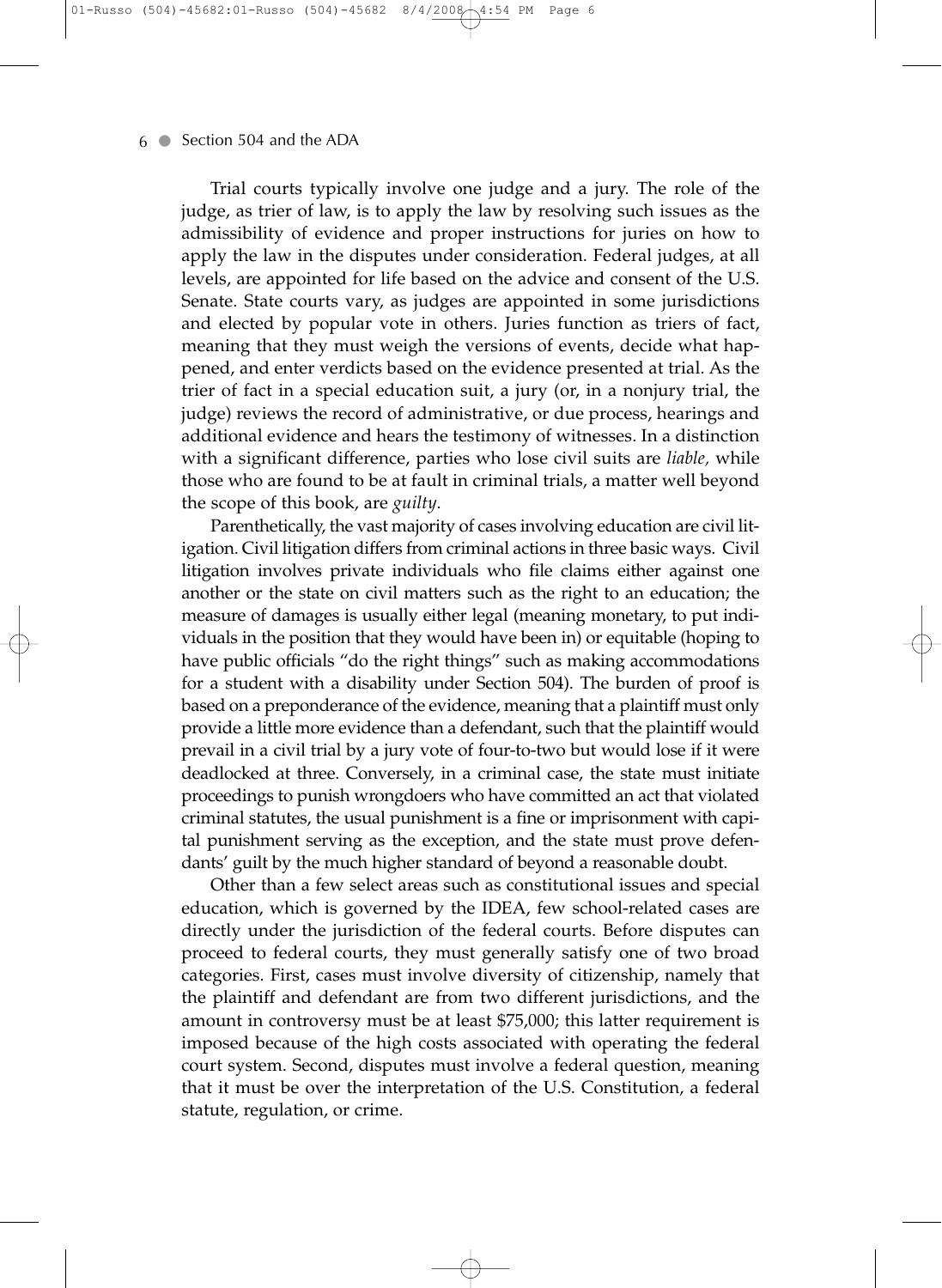

The party that is not satisfied with the decision of a trial court ordinarily has the right to seek discretionary review from an intermediate appellate court. Figure 1.1 illustrates the locations of the 13 federal judicial circuits in the United States. Under this arrangement, which is designed, in part, for administrative ease and convenience, each circuit is composed of several states. By way of illustration, the Sixth Circuit consists of Michigan, Ohio, Kentucky, and Tennessee. State courts with three-tiered systems most often refer to this intermediate appellate level as a court of appeals. Intermediate appellate courts typically consist of three judges and ordinarily review cases for errors in the record of a trial court. This means that appellate panels usually inquire into such matters as whether a trial court judge properly admitted or excluded evidence from trial, not overturning earlier judgments unless such judgments, rather than the facts, are clearly erroneous.

A party not satisfied with the ruling of an intermediate appellate court may seek review from the high court in a jurisdiction. In order for a case to reach the Supreme Court, a party must file a petition seeking a writ of *certiorari* (literally, to be informed). In order to be granted a writ of *certiorari*, at least four of the Court's nine Justices must agree to hear an appeal. Insofar as the Court receives in excess of 7,000 petitions per year and takes, on average, less than 100 cases, it should be clear that few disputes will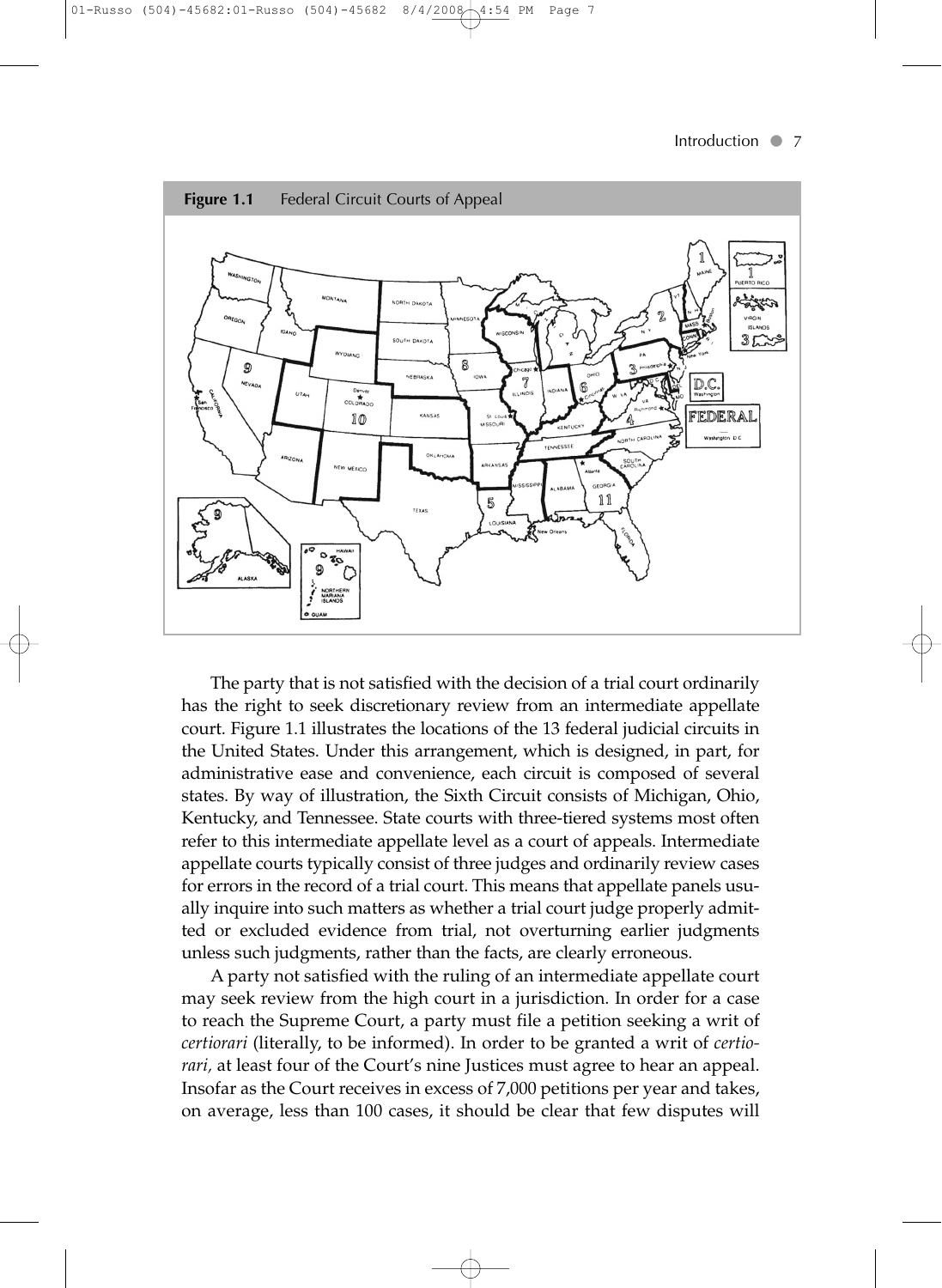make their way to the Supreme Court. The denial of a writ of *certiorari* is of no precedential value and merely has the effect of leaving the lower court's decision unchanged. It is generally easier for discretionary appeals in state courts to reach the court of last resort, typically composed of five, seven, or nine members, especially where state law is at issue.

#### **Finding Legal Materials**

The opinions of the Justices in Supreme Court cases can be located in a variety of sources. The official version of Supreme Court cases can be found in the *United States Reports* (abbreviated "U.S." in case reference listings). The same text, with additional research aids, are located in the Supreme Court Reporter (S. Ct.) and the Lawyer's Edition, now in its second series (L. Ed.2d). Federal appellate cases are found in the Federal Reporter, now in its third series (F.3d); cases that are not chosen for inclusion in F.3d appear in the Federal Appendix (Fed. Appx). Federal trial court rulings are in the Federal Supplement, now in its second series (F. Supp.2d). State cases are published in a variety of publications, most notably in West's National Reporter system, which breaks the country up into seven regions: Atlantic, North Eastern, North Western, Pacific, South Eastern, South Western, and Southern.

The official versions of federal statutes can be found in the United States Code (U.S.C.) or the unofficial, annotated version published by West, the United States Code Annotated (U.S.C.A.). The final version of federal regulations appears in the Code of Federal Regulations (C.F.R.). As with cases, state statutes and regulations are published in a variety of sources.

Prior to being published in bound volumes, most cases are available in so-called slip opinions from a variety of loose-leaf services and from electronic sources. Statutes and regulations are also available in similar readily accessible formats. Legal materials are also available online from a variety of sources, most notably WestLaw. State laws and regulations are generally available online from each state.

Legal citations are easy to read. The first number indicates the volume number where a case, statute, or regulation is located; the abbreviation refers to the book or series in which the material may be found; the second number indicates the page on which a case begins or the section number of a statute or regulation; the last part of a citation includes the name of the court, for lower court cases, and the year in which the dispute was resolved. For example, the citation for *School Board of Nassau County, Florida v. Arline,* 480 U.S. 273 (1987), the first Supreme Court case applying Section 504 in an educational dispute, affirming that officials violated the rights of a teacher that they had dismissed due to the recurrence of her tuberculosis, indicates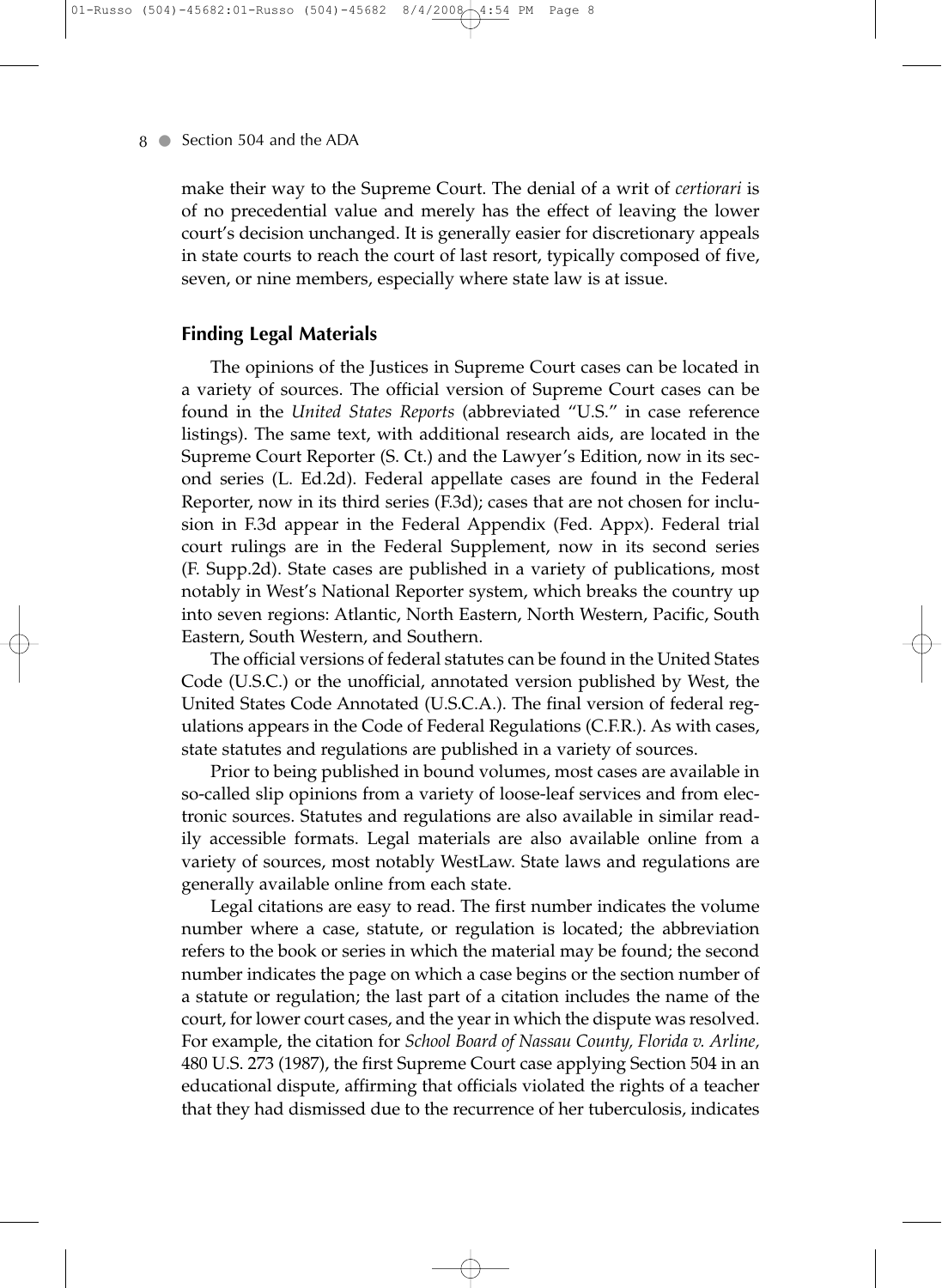that it is located starting on page 273 of volume 480 of the United States Reports. The earlier reported case between the parties, *Arline v. School Board of Nassau County*, 772 F.2d 759 (11th Cir. 1985), which the Eleventh Circuit decided in 1985, begins on page 759 of volume 772 in the Federal Reporter, second series. Following the Supreme Court's ruling, the case was returned to a federal trial court in Florida, *Arline v. School Board of Nassau County*, 692 F. Supp. 1286 (M.D. Fla. 1988), which began on page 1286 of volume 692 of the Federal Supplement; in this opinion, the court held that since the teacher was an otherwise qualified person when she was dismissed, she was entitled to reinstatement and back pay. Similarly, Section 504 of the Rehabilitation Act, 29 U.S.C. § 794(a) (2005) appears at Section 794(a) of Title 29 of the United States Code. Further, Section 504's regulations are published at 34 C.F.R. §§ 104.1 *et seq*. (2000), meaning that they start at part 104.1 of Title 28 of the Code of Federal Regulations.

### **HISTORY**

#### **Exclusionary Practices**

In the early years of public education, school programs were usually unavailable to students with disabilities. In fact, the courts frequently sanctioned the exclusion of students with disabilities. For example, in 1893 the Supreme Judicial Court of Massachusetts supported a school committee's exclusion of a student who was mentally retarded (*Watson v. City of Cambridge,* 1893). The student was excluded because he was too "weak minded" to profit from instruction. School records indicated that the student was "troublesome" and was unable to care for himself physically. The court wrote that since the school committee (as school boards in Massachusetts are known) had general charge of the schools, it would not interfere with its judgment. The court explained that if acts of disorder interfered with the operation of the schools, whether committed voluntarily or because of what it described in its own words as imbecility, the school committee should have been able to exclude the offender without being overruled by a jury that lacked expertise in educational matters.

In another dispute, the Supreme Court of Wisconsin upheld the exclusion of a student with a form of paralysis (*State ex rel. Beattie v. Board of Education of Antigo*, 1919). The student had normal intelligence, but his condi-

The courts frequently sanctioned the exclusion of students with disabilities.

tion caused him to drool and make facial contortions. The student attended public schools through grade five but was excluded thereafter, since school officials claimed that his physical appearance nauseated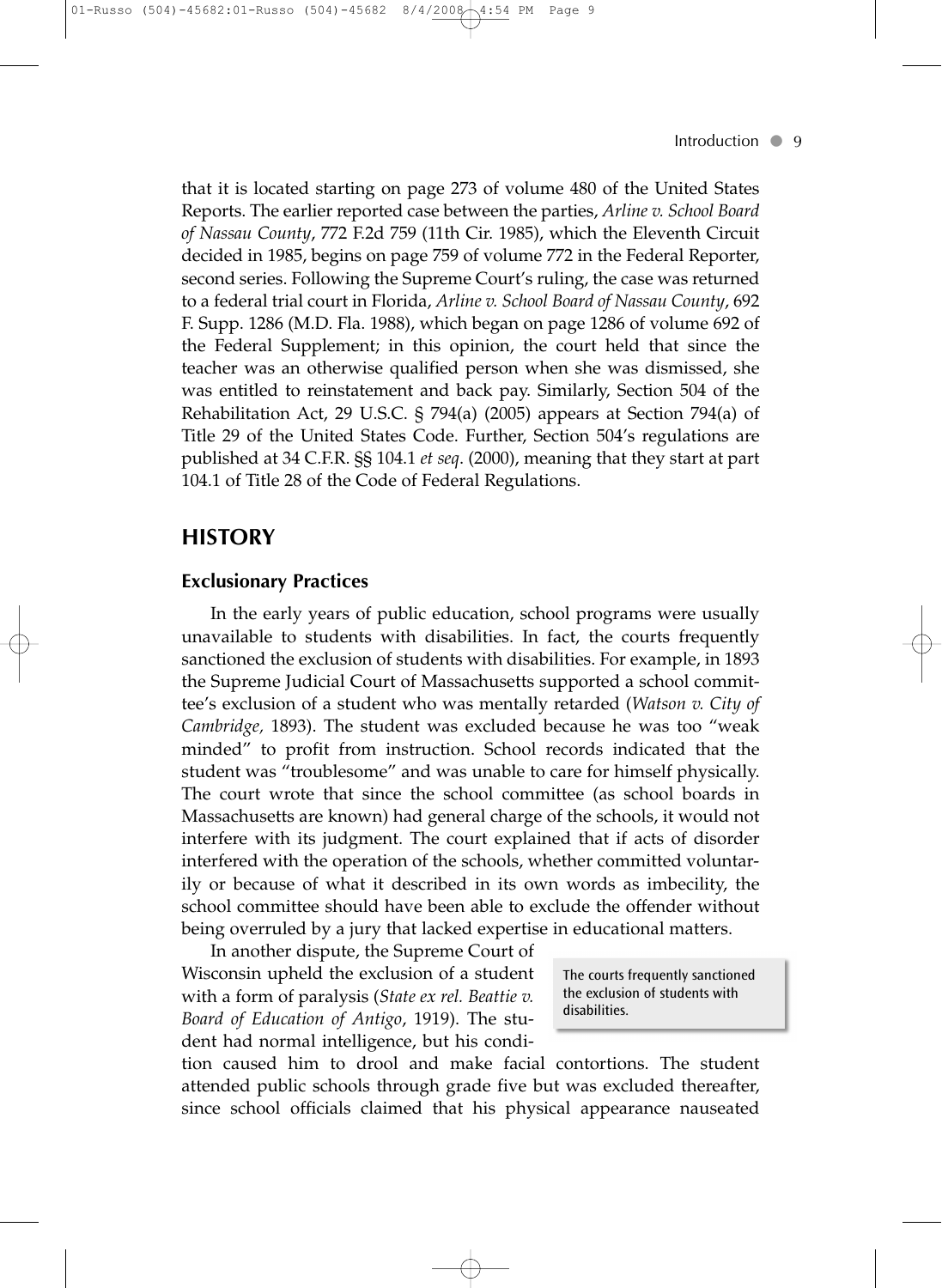teachers and other students, his disability required an undue amount of his teacher's time, and he had a negative impact on the discipline and progress of the school. School officials suggested that the student attend a day school for students with hearing impairments and defective speech, but he refused and was supported by his parents. When the board refused to reinstate the student, the court affirmed its decision, maintaining that his right to attend the public schools was not absolute when his presence there was harmful to the best interests of others. The court went so far as to suggest that inasmuch as the student's presence was not in the best interests of the school, the board had an obligation to exclude the student.

An appellate court in Ohio, even in affirming the authority of the state to exclude certain students, recognized the dilemma that was created by exclusionary practices, as they conflicted with compulsory education statutes (*Board of Education of Cleveland Heights v. State ex rel. Goldman*, 1934). At issue was the state's compulsory attendance law, which called for children between the ages of 6 and 18 to attend school. Further, the court decided that the Department of Education had the authority to consider whether certain students were incapable of profiting from instruction. The controversy arose when the board in one community adopted a rule excluding any child with an IQ score below 50, subsequently excluding a student with IQ scores ranging from 45 to 61. In rendering its judgment, the court conceded that the Department of Education could exclude some students. Even so, the court ordered the student's reinstatement, because it was a local board, not the state, that had excluded the child. The court noted that education was so essential that it was compulsory between certain ages.

#### **Civil Rights Movement**

The greatest advancements in special education have come since World War II. These advancements have not come easily but resulted from improved professional knowledge, social advancements, and legal man-

In Brown, the landmark school desegregation case, the Supreme Court unknowingly laid the foundation for future right-toeducation cases on behalf of students with disabilities.

dates initiated by concerned parents, educators, and citizens. The civil rights movement in the United States provided the initial impetus for the efforts to secure educational rights for students with disabilities.

In *Brown*, the landmark school desegregation case, the Supreme Court unknowingly laid the foundation for future right-to-

education cases on behalf of students with disabilities. Chief Justice Warren, writing for the majority, characterized education as the most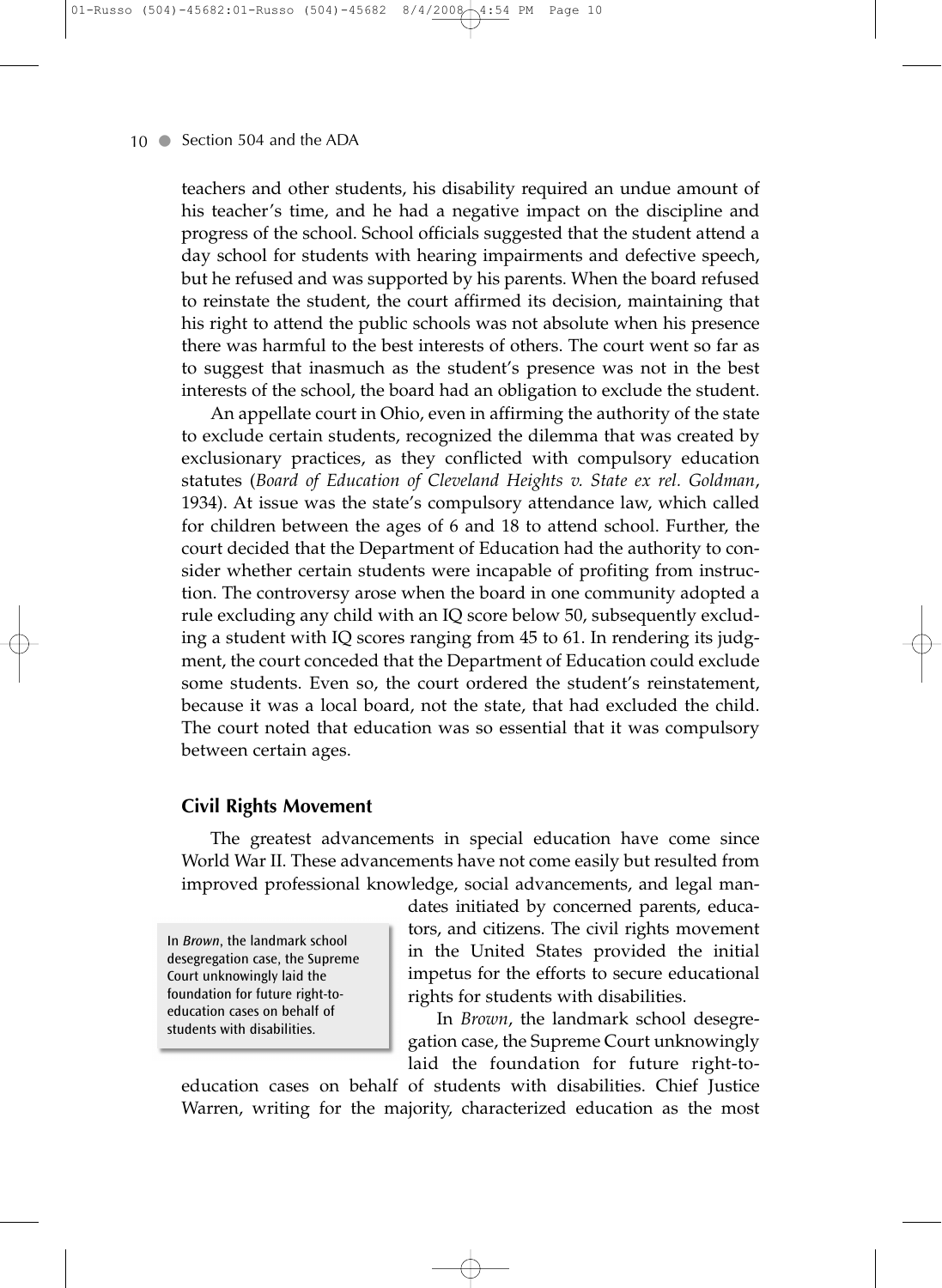important function of government. Warren, pointing out that education was necessary for citizens to exercise their most basic civic responsibilities, explained as follows:

In these days, it is doubtful that any child may reasonably be expected to succeed in life if he is denied the opportunity of an education. Such an opportunity, where the State has undertaken to provide it, is a right that must be made available to all on equal terms. (*Brown*, 1954, p. 493)

Other courts, dealing with later cases seeking equal educational opportunities for students with disabilities, either directly quoted or paraphrased Warren's comment. As a result, students with disabilities became known as the other minority, as they, largely through their parents and advocacy groups, demanded that they be accorded the same rights to an equal educational opportunity that had been gained by racial and ethnic minorities.

Unfortunately, in the immediate aftermath of *Brown,* the rights of the disabled continued to be overlooked. Throughout the 1950s, more than half of the states had laws calling for the sterilization of individuals with disabilities, while other states limited these individuals' basic rights, such as voting, marrying, and obtaining a driver's license. By the 1960s, the percentage of children with disabilities who were served in public schools began to rise; while 12% of all students with disabilities were in public schools in 1948, the percentage had increased to 21% by 1963 and to 38% by 1968 (Zettel & Ballard, 1982). As of July 1, 1974, the federal Bureau for the Education of the Handicapped reported that about 78.5% of America's 8,150,000 children with disabilities received some form of public education. Of these students, 47.8% received special education and related services, 30.7% received no related services, and the remaining 21.5% received no educational services at all (House Report, 1975).

#### **Equal Educational Opportunity Movement**

The movement to procure equal educational opportunities for students with disabilities gained momentum in the late 1960s and early 1970s when parent activists filed suits seeking educational equality for the poor, language minorities, and racial minorities. Although not all of these cases were successful, as with *Brown*, much of the language that emerged from the judicial opinions had direct implications for the cause of students with disabilities.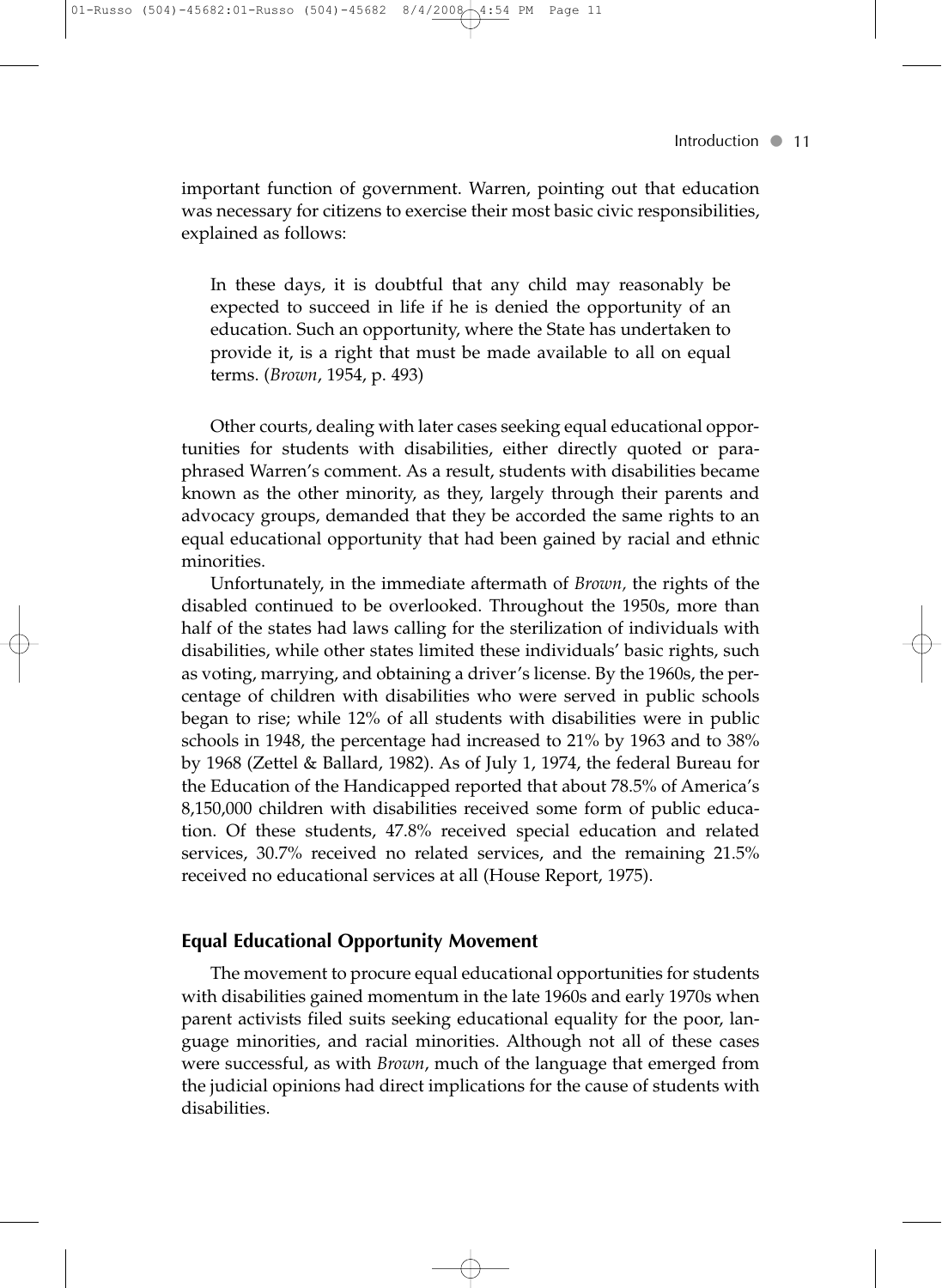#### 01-Russo (504)-45682:01-Russo (504)-45682 8/4/2008 4:54 PM Page 12

12 • Section 504 and the ADA

#### **A New Era for Students With Disabilities**

State and federal court cases addressing equal educational opportunities for the poor, language minorities, and racial minorities served as per-

Advocates for students with disabilities successfully used the cases dealing with equal educational opportunities discussed above to lobby for the passage of laws mandating equal treatment for these students.

suasive, rather than binding, precedent in later disputes over access to public school programs for students with disabilities. The legal principles remain the same regardless of why a particular group of students may be classified as a minority. Advocates for students with disabilities successfully used the cases dealing with equal educational opportunities discussed above to lobby for the pas-

sage of laws mandating equal treatment for these students.

The successes that advocates for students with disabilities enjoyed in mostly lower court cases are considered landmark opinions despite their limited precedential value, since they provided the impetus for Congress to pass sweeping legislation mandating a free appropriate public education for students with disabilities, regardless of the severity or nature of their disabilities. These cases, which are listed by their conceptually related holdings, rather than chronologically, all occurred within a decade of each other and are important because they helped establish many of the legal principles that shaped the far-reaching federal statutes such as Section 504 and the IDEA.

#### *The Right to an Appropriate Education Delineated*

One of the first cases that shifted the tide in favor of students with disabilities, *Wolf v. State of Utah* (1969), was filed in a state court on behalf of two children with mental retardation who were denied admission to public schools. As a result, the parents of these children enrolled them in a private day care center at their own expense. As background to the dispute, the parents, through their lawyer, pointed out that according to Utah's state constitution, the public school system should have been open to all children, a provision that the state supreme court interpreted broadly; other state statutes stipulated that all children between the ages of 6 and 21 who had not completed high school were entitled to public education at taxpayers' expense. In light of these provisions, the *Wolf* court, in language that was remarkably similar to portions of *Brown*, declared that children who were mentally retarded were entitled to a free appropriate public education under the state constitution.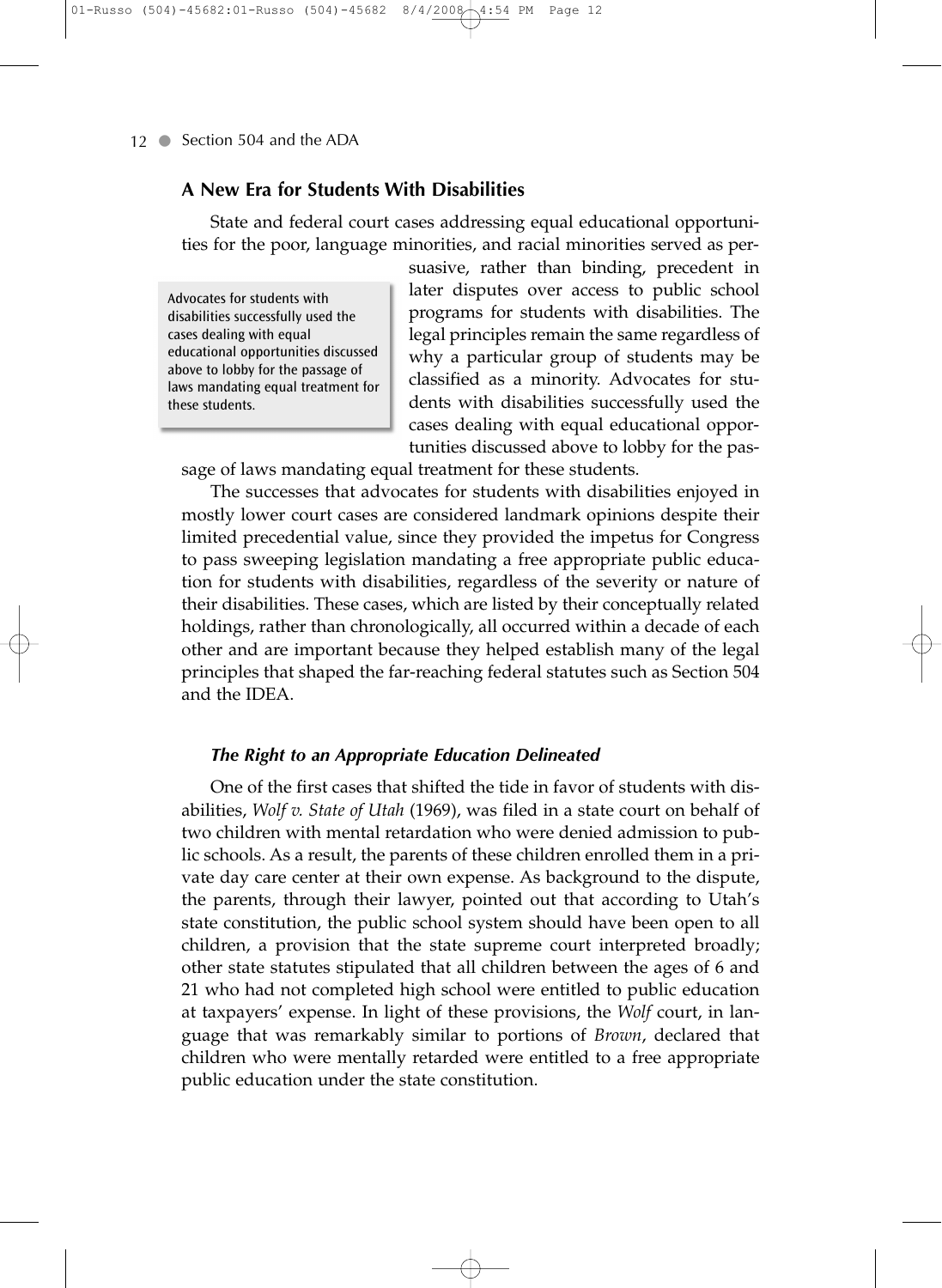#### *Landmark Litigation*

Two federal class action suits combined to have a profound impact on the education of students with disabilities. The first case, *Pennsylvania Association for Retarded Children v. Commonwealth of Pennsylvania* (*PARC*, 1971, 1972) was initiated on behalf of a class of all mentally retarded individuals between the ages of 6 and 21 who were excluded from public schools. Commonwealth officials justified the exclusions on the basis of four statutes that relieved them of any obligation to educate children who were certified, in the terminology used at that time, as uneducable and untrainable by school psychologists, allowed officials to postpone school admission to any children who had not attained the mental age of 5 years, excused children who were found unable to profit from education from compulsory attendance, and defined compulsory school age as 8 to 17 while excluding children who were mentally not between those ages. The plaintiff class sought a declaration that the statutes were unconstitutional while also seeking preliminary and permanent injunctions against their enforcement.

*PARC* was resolved by means of a consent agreement between the parties that was endorsed by a federal trial court. In language that presaged the IDEA, the stipulations maintained that no mentally retarded child, or

child thought to be mentally retarded, could be assigned to a special education program or be excluded from the public schools without due process. The consent agreement added that school systems in Pennsylvania had the obligation to provide all mentally retarded

Two federal class action suits combined to have a profound impact on the education of students with disabilities.

children with a free appropriate public education and training programs appropriate to their capacities. Even though *PARC* was a consent decree, thereby arguably limiting its precedential value to the parties, there can be no doubt that it helped to usher in significant positive change with regard to protecting the educational rights of students. *PARC* helped to establish that students who were mentally retarded were entitled to receive a free appropriate public education.

The second case, *Mills v. Board of Education of the District of Columbia* (*Mills,* 1972), extended the same right to other classes of students with disabilities, establishing the principle that a lack of funds was an insufficient basis for denying these children services. Moreover, *Mills* provided much of the due process language that was later incorporated into the IDEA and other federal legislation.

*Mills*, like *PARC*, was a class action suit brought on behalf of children who were excluded from the public schools in the District of Columbia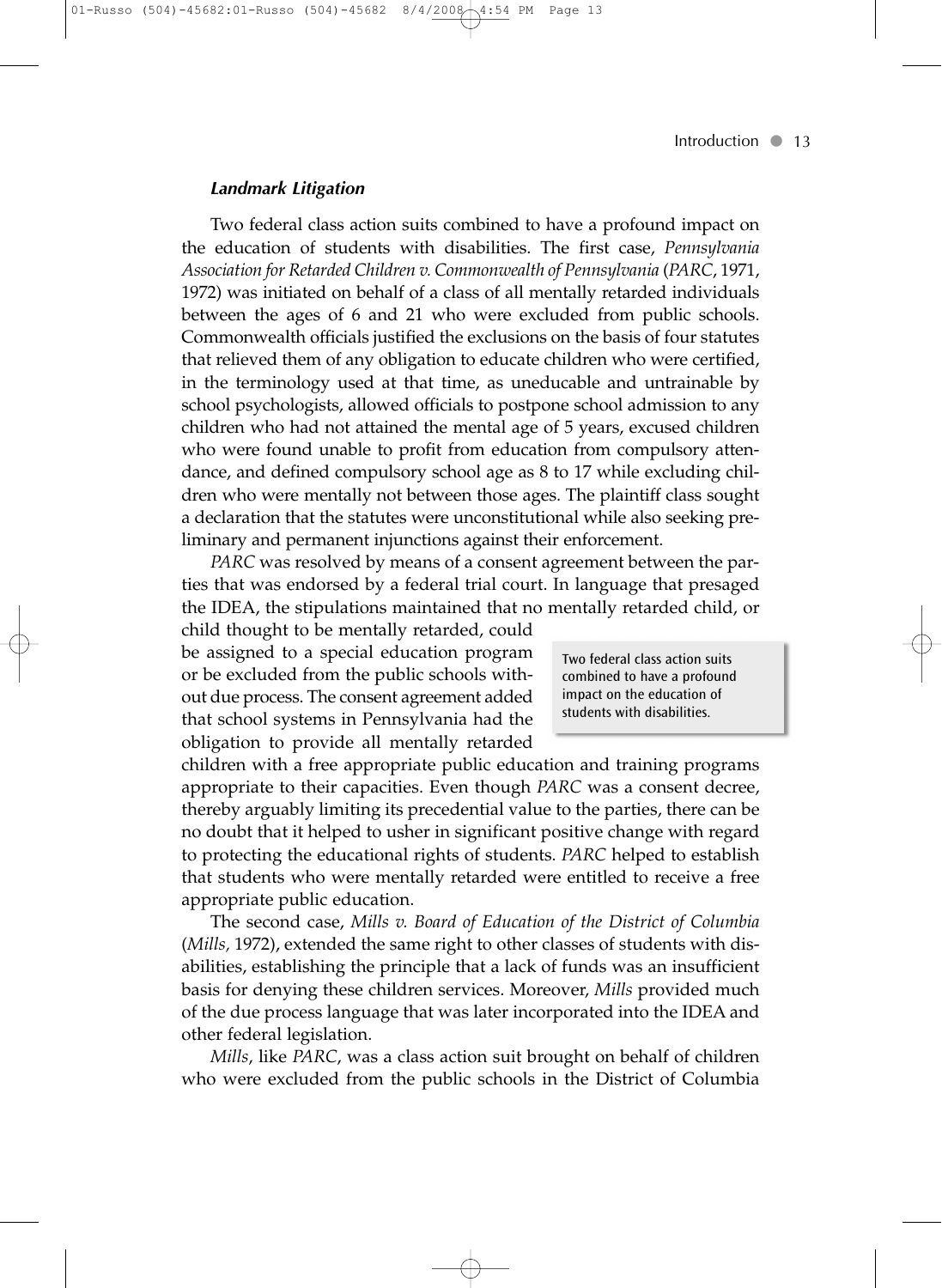after they were classified as being behavior problems, mentally retarded, emotionally disturbed, or hyperactive. In fact, in an egregious oversight, the plaintiffs estimated that approximately 18,000 out of 22,000 students with disabilities in the district were not receiving special education services. The plaintiff class sought a declaration of rights and an order directing the school board to provide a publicly supported education to all students with disabilities either within its system of public schools or at alternative programs at public expense. School officials responded that while the board had the responsibility to provide a publicly supported education to meet the needs of all children within its boundaries and that it had failed to do so, it was impossible to afford the plaintiff class the relief it sought due to a lack of funds. Additionally, school personnel admitted that they had not provided the plaintiffs with due process procedures prior to their exclusion.

Entering a judgment on the merits in favor of the plaintiffs, meaning that it went beyond the consent decree in *PARC*, the federal trial court pointed out that the U.S. Constitution, the District of Columbia Code, and its own regulations required the board to provide a publicly supported education to all children, including those with disabilities. The court explained that the board had to expend its available funds equitably so that all students would have received a publicly funded education consistent with their needs and abilities. If sufficient funds were not available, the court asserted that existing funds would have to be distributed in such a manner that no child was entirely excluded and the inadequacies could not be allowed to bear more heavily on one class of students. In so ruling, the court directed the board to provide due process safeguards before any children were excluded from the public schools, reassigned, or had their special education services terminated. At the same time, as part of its opinion, the court outlined elaborate due process procedures that it expected the school board to follow. These procedures later formed the foundation for the due process safeguards that were mandated in the federal special education statute.

#### *Other Significant Cases*

Subsequent litigation, although not as high profile as *PARC* and *Mills*, nonetheless helped to establish many of the legal principles that were later incorporated into the federal special education law. In one such case, *In re G. H.* (1974), the Supreme Court of North Dakota maintained that a student with disabilities had a right to an education under the state's constitution. The child's parents moved out of state, leaving her behind at the residential school she had been attending. The school board that had been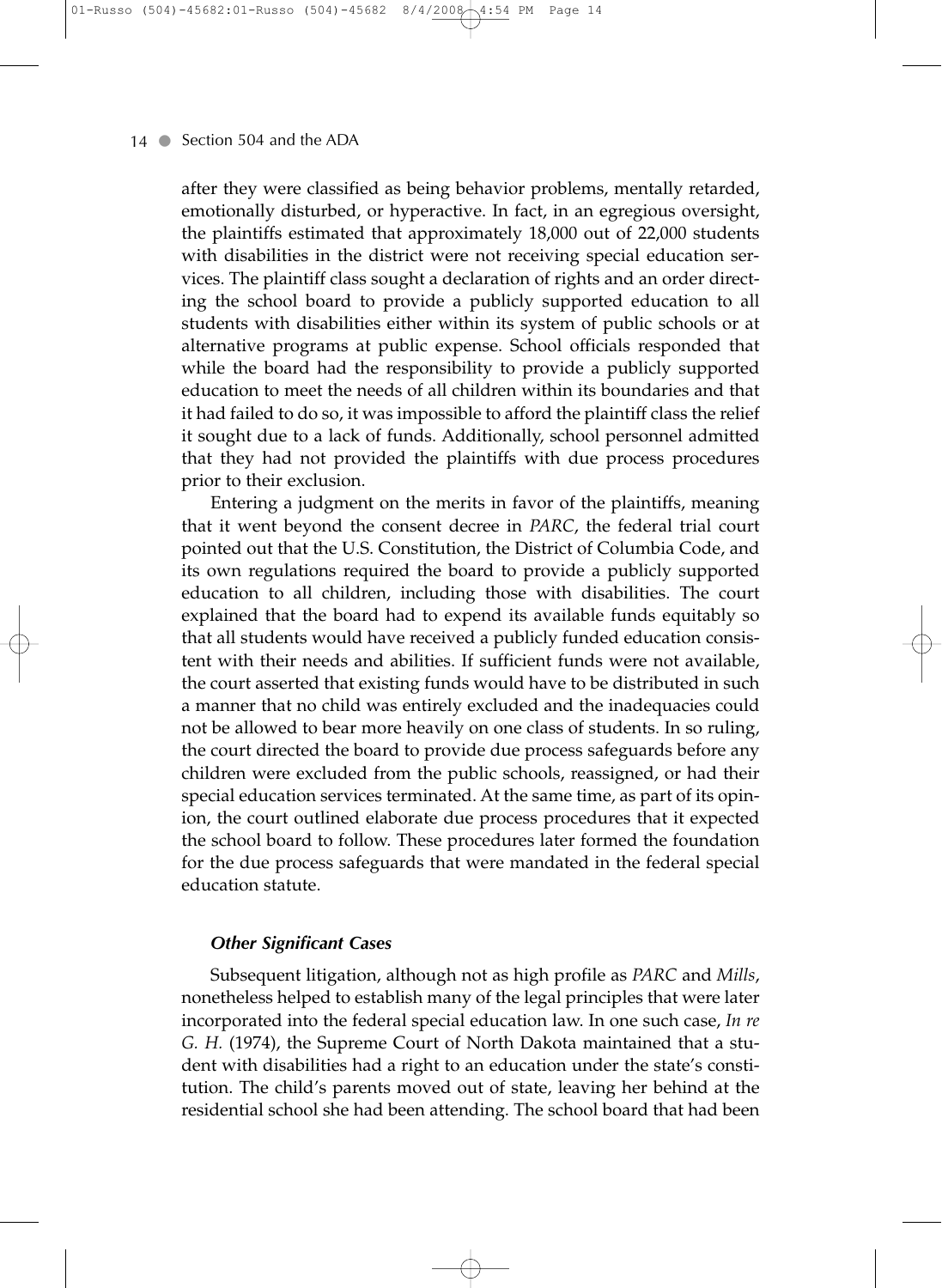paying the child's tuition and the welfare department disputed which party was responsible for her educational expenses. The court concluded that the board was liable after acknowledging that the child had the right to have her tuition paid, because special education students were entitled to no less than other pupils under the state constitution. The court suggested that students with disabilities constituted a suspect class, because their disabilities were characteristics that were established solely by the accident of birth. The court reasoned that the deprivation of an equal educational opportunity to a student with disabilities was a denial of equal protection similar to those that had been held to be unconstitutional in racial discrimination cases.

A year after the second judgment in *PARC* and *Mills*, an order of the Family Court of New York City helped establish the principle that special education programs had to be free of all costs to parents. *In re Downey*

(1973) was filed on behalf of a student with disabilities who attended an out-of-state school because the city did not have an adequate public facility that could meet his instructional needs. As a result, the child's parents challenged their having to pay the difference between the actual tuition costs and the state aid that they received. The court

Subsequent litigation, although not as high profile as PARC and Mills, nonetheless helped to establish many of the legal principles that were later incorporated into the federal special education law.

found that requiring the parents to contribute to the costs of their child's education violated the equal protection clauses of both the federal and state constitutions. In ordering reimbursement for the parents' out-ofpocket expenses, the court was of the view that since children, not their parents, had the right to receive an education, their right should not be limited by their parents' financial situation.

In *Fialkowski v. Shapp* (*Shapp*, 1975), another case from Pennsylvania, a federal trial court helped to define what constituted an adequate program for a student with disabilities. Here the parents of two students with severe disabilities claimed that their children were not getting an appropriate education, because they were being taught academic subjects instead of selfhelp skills. School officials, relying on the Supreme Court's decision in *San Antonio Independent School District v. Rodriguez* (*Rodriguez,* 1973), argued that the claim should have been dismissed, because the children did not have a fundamental right to an education. In *Rodriguez*, the Court held that "education, of course, is not among the rights afforded explicit protection under our Federal Constitution. Nor do we find any basis for saying it is implicitly so protected" (p. 35). Yet, the court responded that *Rodriguez* was not controlling and that the students had not received adequate educations, because their programs were not giving them the tools they would need in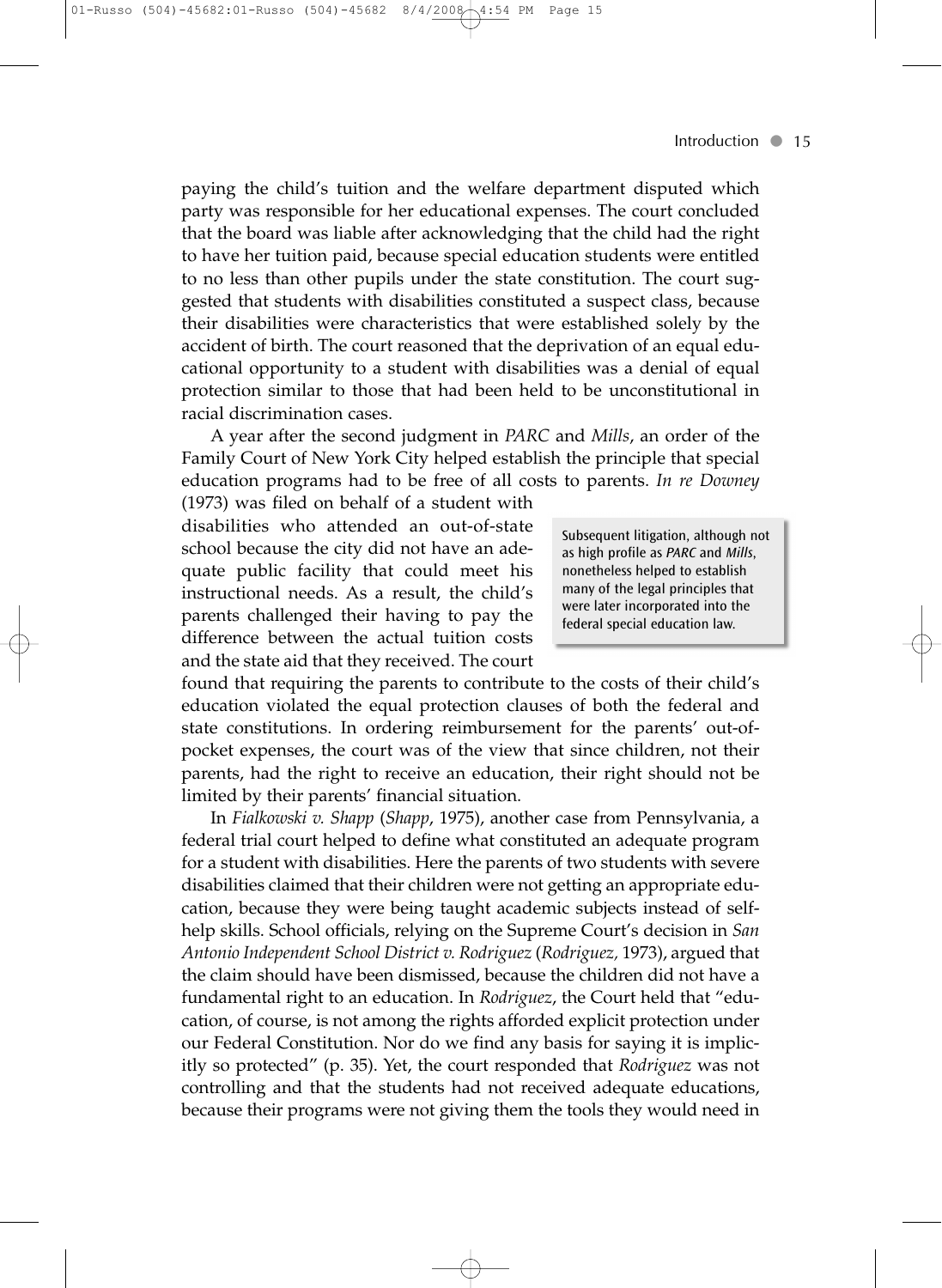life. At the same time, although agreeing with the parents that their children who were mentally retarded could have constituted a suspect class, the court did not find it necessary to consider this question, because it was satisfied that the parents had presented a claim that warranted greater judicial scrutiny than was necessary by the claim of unequal financial expenditures among school systems.

A year after *Shapp*, the same federal trial court in Pennsylvania heard a class action suit filed on behalf of students with specific learning disabilities who allegedly were deprived of an education appropriate to their specialized needs. The complaint in *Frederick L. v. Thomas* (1976, 1977, 1978) charged that students with specific learning disabilities who were not receiving instruction suited to their needs were being discriminated against, while children who did not have disabilities were receiving a free public education appropriate to their needs, mentally retarded children were being provided with a free public education suited to their needs, and some children with specific learning disabilities were receiving special instruction. Therefore, the plaintiffs claimed, students with specific learning disabilities who were not receiving an education designed to overcome their conditions were being denied equal educational opportunities. In refusing to dismiss the claim, the court was convinced that the students did not receive appropriate educational services, in violation of state special education statutes and regulations as well as Section 504 of the Rehabilitation Act of 1973. The Third Circuit agreed that while the trial court's remedial order requiring the local school board to submit a plan identifying all students who were learning disabled was an injunctive order that was subject to further judicial review, the court neither abused its discretion in refusing to abstain nor erred in mandating the identification of all children in the district who had learning disabilities.

A federal trial court in West Virginia, in *Hairston v. Drosick* (1976), established that basic due process safeguards needed to be put in place before a student could be excluded from general education classes. The court held that a local school board violated federal law when officials excluded a minimally disabled student from its public schools without a legitimate educational reason. The student, who had spina bifida, was excluded from general classes even though she was mentally competent to attend school. Further, officials excluded the student even though they did not give her parents any prior written notice or other due process safeguards. The court concluded that the school officials violated the due process clause of the Fourteenth Amendment in excluding the student from general education, placing her in special education without prior written notice, denying her the opportunity to be heard, and failing to meet the requirements of other basic procedural safeguards.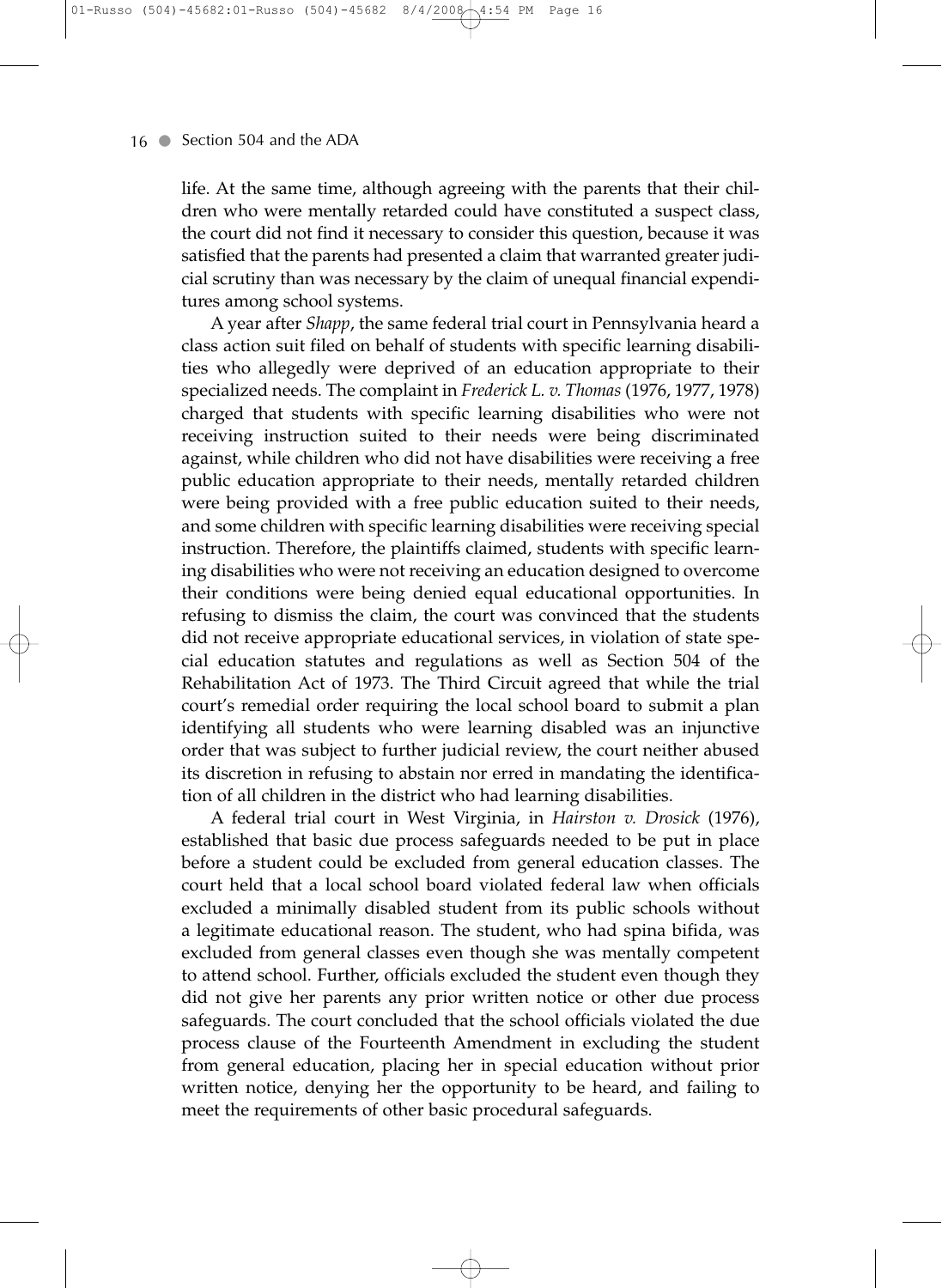The final groundbreaking lower court case arose in Wisconsin. In *Panitch v. State of Wisconsin* (1977), the federal trial court observed that not providing an appropriate education at public expense to students who were mentally retarded violated the equal protection clause of the Fourteenth Amendment to the U.S. Constitution. Although the state enacted legislation in 1973 that should have provided the relief the plaintiffs sought, by the time the court issued its order four years later, public officials had yet to carry out the law's dictates. Believing that the delay was a sufficient indication of intentional discrimination in violation of the equal protection clause, the court ordered the state to provide the students with appropriate educations at public expense.

#### **Legislative Response to** *PARC* **and** *Mills*

With *PARC* and *Mills* as a backdrop, in 1973 Congress reauthorized a statute that traced its origins to the early twentieth century, when the American economy was beginning its major push to industrialization. Section 504 of the Rehabilitation Act, which is located in the United States Code as a labor law, rather than a statute dealing with education, is part of a lengthy line of legislation that focused on providing vocational rehabilitation for veterans of World War I who were disabled due to their injuries. Following the lead of the federal government, by the early 1920s most states also had vocational rehabilitation services available. Moreover, by 1935 all states offered such services (Scotch, 2001), such that the notion that individuals with disabilities in the workforce were entitled to rehabilitation in order to become productive members of society had deep roots in the American legal system.

Two years after reauthorizing Section 504, Congress passed the most far-reaching special education legislation to date, the Education for All Handicapped Children Act, now known as the IDEA. The IDEA provided funding and a federal mandate for states, and

The enactment of Section 504 set the stage for even more dramatic changes for the disabled with regard to employment, education, and general access to public places.

by delegation school systems, to provide all students with disabilities with a free appropriate public education. The IDEA incorporated many of the due process protections for students and their parents first enunciated in the *Mills* decision.

Approximately 15 years later, Congress added the third major piece of legislation to provide specific rights to individuals with disabilities, the ADA. The ADA extended many of Section 504's protections to the private sector and, at the same time, codified case law that had developed under the latter statute and closed some loopholes. The goal of the ADA, as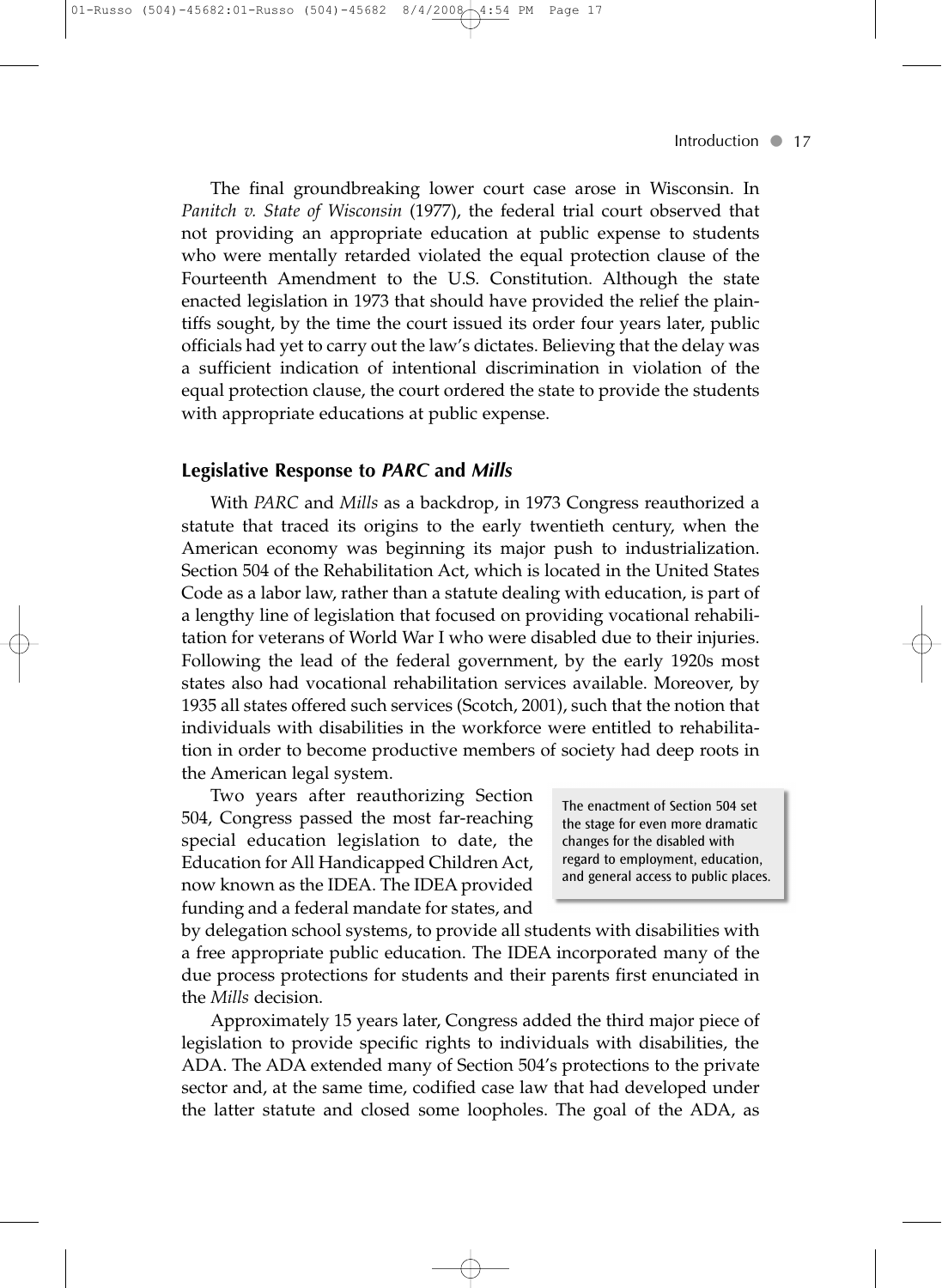stated in its preamble, is "to provide a clear and comprehensive national mandate for the elimination of discrimination against individuals with disabilities" (42 U.S.C. § 12101). Even though the ADA is aimed at the private sector, it is still applicable to public entities.

## **RECOMMENDATIONS**

Even though educators wisely rely largely on their attorneys when dealing with technical aspects of disputes involving special education, they should acquaint themselves with both the federal and state legal systems. (Figure 1.2 provides some answers to frequently asked questions about these systems.) By familiarizing themselves with the legal systems of their home states, educators can greatly assist their attorneys and school boards, because such a working knowledge can help to cut right to the heart of issues and help to avoid unnecessary delays. Moreover, educational leaders and their governing bodies in K–12 schools and institutions of higher learning should

- provide regular professional development sessions for all professional staff and board members to help them to have a better understanding of how their legal systems operate and, more specifically, to recognize the significant differences and interplay between and among Section 504, the ADA, the IDEA, and other federal and state disability-related laws so as to better serve the needs of children with disabilities and their parents.
- offer similar informational sessions for parents and qualified students to help ensure that they are aware of their rights.
- develop appropriate handout materials explaining in writing how various federal and state disability laws operate, including detailed information on eligibility criteria under such key statutes as the IDEA, Section 504, and the ADA.
- make sure that all board policies and procedures relating to the delivery of special education and related services are up to date; among the policies that school systems should have in place are those dealing with what materials parents should receive on a regular basis, such as progress reports and report cards for students, notice provisions, and policies calling for parental involvement.
- prepare checklists to help ensure that staff members are responding to parental requests in a timely and appropriate manner.
- determine whether students with disabilities who do not qualify for services under the IDEA require reasonable accommodations under Section 504 and/or the ADA.
- take steps to ensure that students with disabilities are not subjected to differential treatment because of their disabilities or because of their need for accommodations.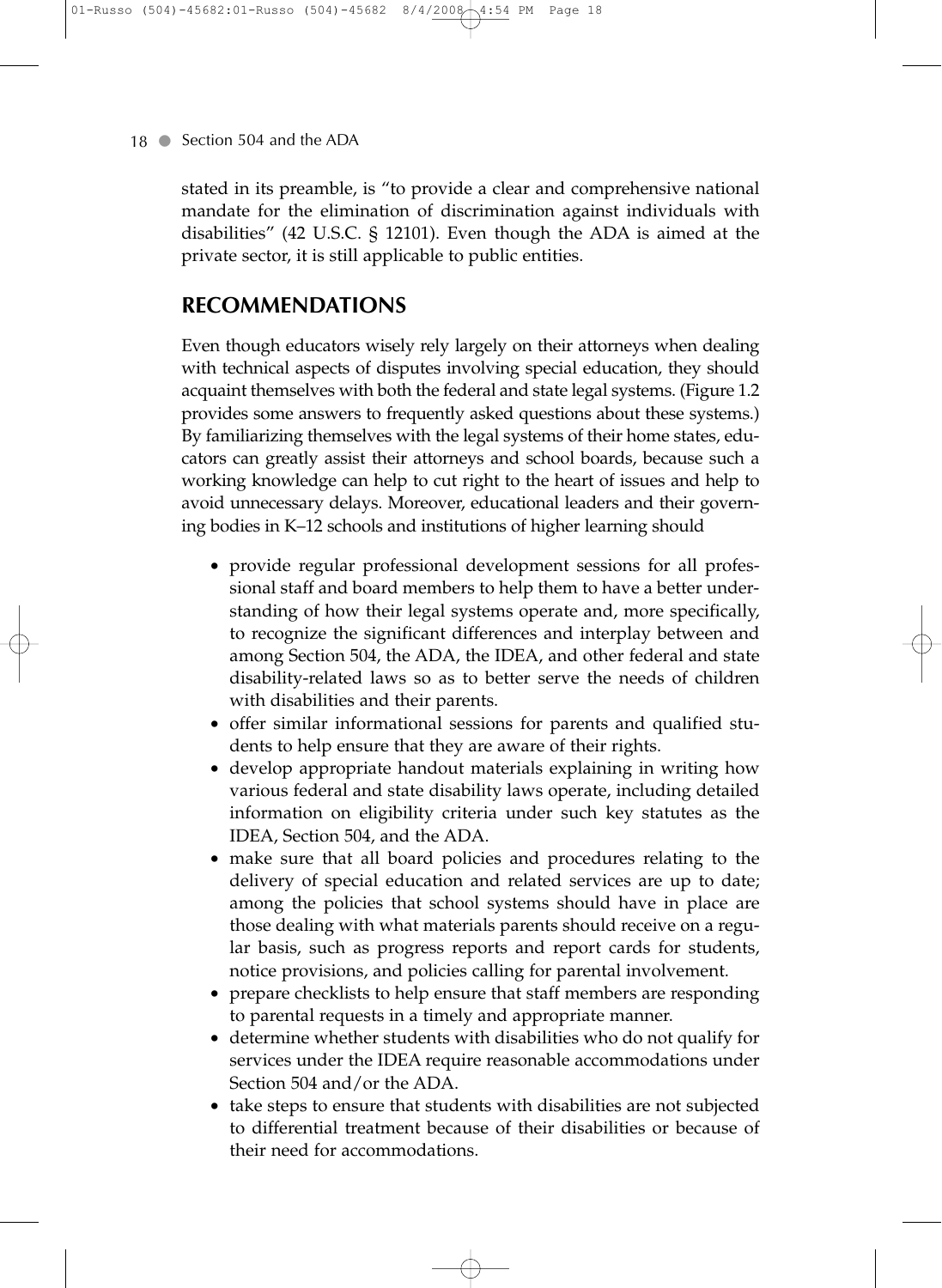- ensure that compliance officers regularly monitor or audit educational programming to make sure that it complies with the dictates of Section 504, the IDEA, and other applicable federal and state laws.
- recognize that in light of the complexity of disability law, it is important to rely on the advice of attorneys who specialize in education law; if school officials are unable to find such attorneys on their own, they should contact their state school board associations, bar associations, or professional groups such as the Education Law Association or National School Boards Association.

#### **Figure 1.2** Frequently Asked Questions

#### **Q. What are the major sources of law that govern public education?**

A. There are three major sources of law at both the federal and state levels. The first source is the U.S. Constitution and individual state constitutions. The second source is the statutes enacted by Congress or state legislatures and their implementing regulations (promulgated by the designated federal or state agency).The final source of law is case or common law. This is the body of judicial decisions interpreting the constitutions and statutory provisions as applied to specific situations.

#### **Q. What are the various levels of the court systems?**

A. The federal court system has three levels. Most, but not all, state court systems follow this pattern. The lowest level is a trial court. The second level is an intermediate appellate court. Finally, at the top level is the "court of last resort" or a court of final appeals. At the federal level these courts are known respectively as a District Court, a Circuit Court of Appeals, and the United State Supreme Court. As noted, most state court systems have a similar setup, although the names of the courts may be different.

#### **Q. How can I find a statute or a court decision?**

A. Federal statutes can be found in the United States Code and federal regulations can be found in the Code of Federal Regulations. State laws and regulations are also found in similar compilations. In the same way, written court opinions can be found in bound volumes such as those in West's National Reporter system. All of these volumes can be located in a law school library or the law library at a courthouse. An excellent source for court decisions in education is *West's Education Law Reporter*, which can be found in the libraries of many colleges that have graduate schools of education. However, most statutes, regulations, and even court opinions can be located on the Internet. Consult the appendix to this book for resources.

#### **Q. Why is it necessary to have laws to protect the rights of individuals with disabilities?**

A. The rights of individuals with disabilities have not always been recognized, just as the rights of racial and ethnic minorities have not always been recognized. Unfortunately, the United States has a history of discrimination against and exclusionary practices with regard to individuals with disabilities that required the enactment of civil rights laws to ensure that they were given equal opportunities in areas such as education and employment.